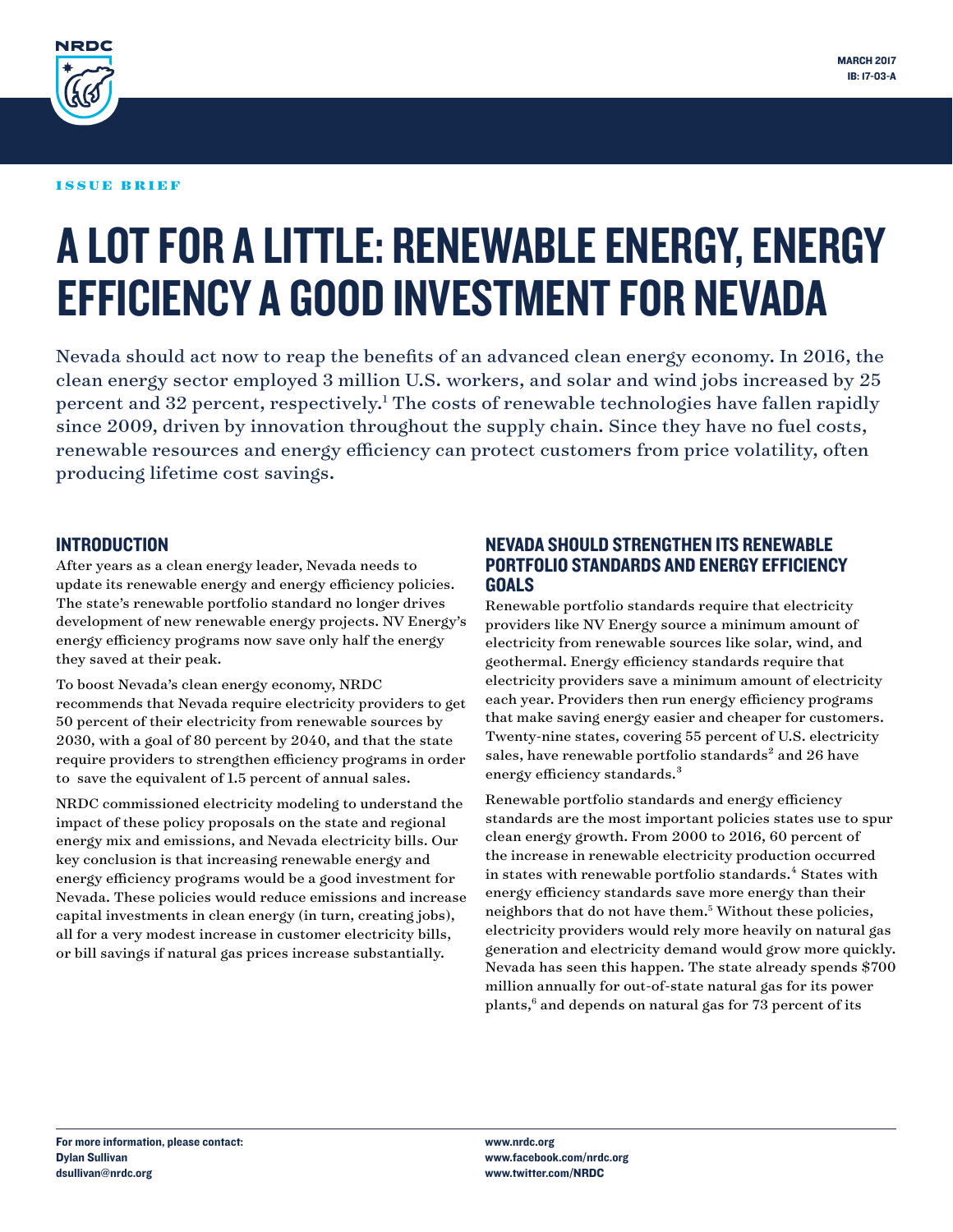electricity production.7 Although gas prices are currently near historic lows, this reliance leaves Nevada customers vulnerable to price and supply variability.

Nevada has had a renewable portfolio standard since 2001. Its current standard requires electricity providers to source 16 percent of their electricity from renewable sources in 2017, rising to 25 percent by  $2025.$ <sup>8</sup> Yet, the renewable portfolio standard is not currently driving development of new renewable projects, because NV Energy's existing investments, contracts, and bank of old portfolio energy credits mean it is already 91 percent of the way to meeting its renewable energy obligations through 2020.<sup>9</sup>

Nevada does not currently have an energy efficiency standard. Instead, the state's renewable portfolio standard allows electricity providers to count electricity savings toward a portion of their renewable obligation. In 2017, for example, they are allowed to use electricity savings to meet up to one-fifth of their 20 percent renewable energy standard; this provision phases out completely by 2025. The state also uses the utility's resource planning process to determine the size and scope of its energy efficiency programs. In 2015, NV Energy's energy efficiency programs saved about seven-tenths of a percent of its electricity sales,<sup>10</sup> well below savings levels achieved in neighboring states like Arizona and Utah. These two states spent around \$20 per-person on electric utility energy efficiency programs in 2014, whereas Nevada spent less than half that amount.11 In 2015, Arizona Public Service and Tucson Electric Power's programs saved electricity equal to 1.6 and 1.9 percent of their electricity sales, respectively. Back in 2009, NV Energy achieved savings equivalent to 1.5 percent of electricity sales.12 Nevada's current programs are saving less than half that amount.

This report uses power sector modeling, performed by ICF (see Appendix for more detail), to examine the impact of establishing an energy efficiency standard that requires electricity providers to save the equivalent of 1.5 percent of electricity sales each year (more than double current efforts), and updating the renewable portfolio standard so it requires electricity providers to get 50 percent of their electricity from renewable sources like solar, geothermal, and wind by 2030 (double the current policy).

#### SCENARIOS ANALYZED

For this analysis, we developed two reference case scenarios to which our policy proposals are compared (Table 2). In addition to our primary Reference Case, which is based on expected natural gas prices, we developed the second Reference Case to examine the impacts of high gas prices, using the "High Oil Price" case in the Energy Information Administration's (EIA) 2016 Annual Energy Outlook (see Table  $2$ ).<sup>13</sup> We examined the impacts of the proposed renewable portfolio standard increase, both by itself and in combination with strengthened energy efficiency (EE) standards (see Table 1).

| <b>TABLE I: SCENARIOS ANALYZED</b> |                                       |                                                                     |                                        |  |  |
|------------------------------------|---------------------------------------|---------------------------------------------------------------------|----------------------------------------|--|--|
|                                    | <b>NV RPS</b><br>(2030)<br>% of sales | <b>NVEE</b><br><b>Savings</b><br>annual<br>savings as<br>% of sales | <b>Natural Gas Prices</b>              |  |  |
| <b>Reference Case A</b>            | 25%                                   | 0.62%                                                               | AEO 2016 Reference Case                |  |  |
| <b>Reference Case B</b>            | 25%                                   | 0.62%                                                               | AEO 2016 High Oil<br><b>Price Case</b> |  |  |
| <b>Policy Case I</b>               | 50%                                   | 0.62%                                                               | AEO 2016 Reference Case                |  |  |
| <b>Policy Case 2</b>               | 50%                                   | $1.50\%$                                                            | AEO 2016 Reference Case                |  |  |
| <b>Policy Case 3</b>               | 50%                                   | $1.50\%$                                                            | AEO 2016 High Oil<br><b>Price Case</b> |  |  |

| TABLE 2: HENRY HUB NATURAL GAS PRICES (\$2012/MMBTU) |      |      |      |  |
|------------------------------------------------------|------|------|------|--|
|                                                      | 2020 | 2025 | 2030 |  |
| <b>Reference Case A</b>                              | 4.90 | 4.77 | 4.33 |  |
| Reference Case B                                     | 4.41 | 4.74 | 6.91 |  |

## RESULTS

The modeling outputs from ICF's Integrated Planning Model (IPM®) included power system costs, wholesale electricity prices, electricity generation by fuel type, renewable energy capacity additions, and carbon dioxide emissions. Major results are described below.

## THE RENEWABLE PORTFOLIO STANDARD CAN BE MET WITH MODEST IMPACTS ON HOUSEHOLD BILLS

Our results show that 50 percent of Nevada's energy could be sourced from renewable resources by 2030 with small increases in customer bills, particularly if coupled with our proposed increase in energy savings.14 However, as shown in Table 3, these results are sensitive to technology and fuel price assumptions. If solar costs fall faster or further than projected—which is possible given the industry's past performance in reducing costs—the impacts on customer bills would be even smaller. Our analysis demonstrates that if natural gas prices rise substantially, as discussed below, our preferred set of policies would lower bills.

| <b>TABLE 3: BILL IMPACTS OF STRENGTHENING NEVADA'S RPS</b> |      |      |       |  |  |
|------------------------------------------------------------|------|------|-------|--|--|
| <b>Bill Impacts Compared to Reference Case</b>             | 2020 | 2025 | 2030  |  |  |
| Policy Case I: 50% RPS, Current EE                         | 2%   | 2%   | 5%    |  |  |
| Policy Case 2: 50% RPS, 1.5% EE                            | 1%   | 1%   | 2%    |  |  |
| Policy Case 3: 50% RPS, 1.5% EE, High Gas                  | 2%   | በ%   | $-3%$ |  |  |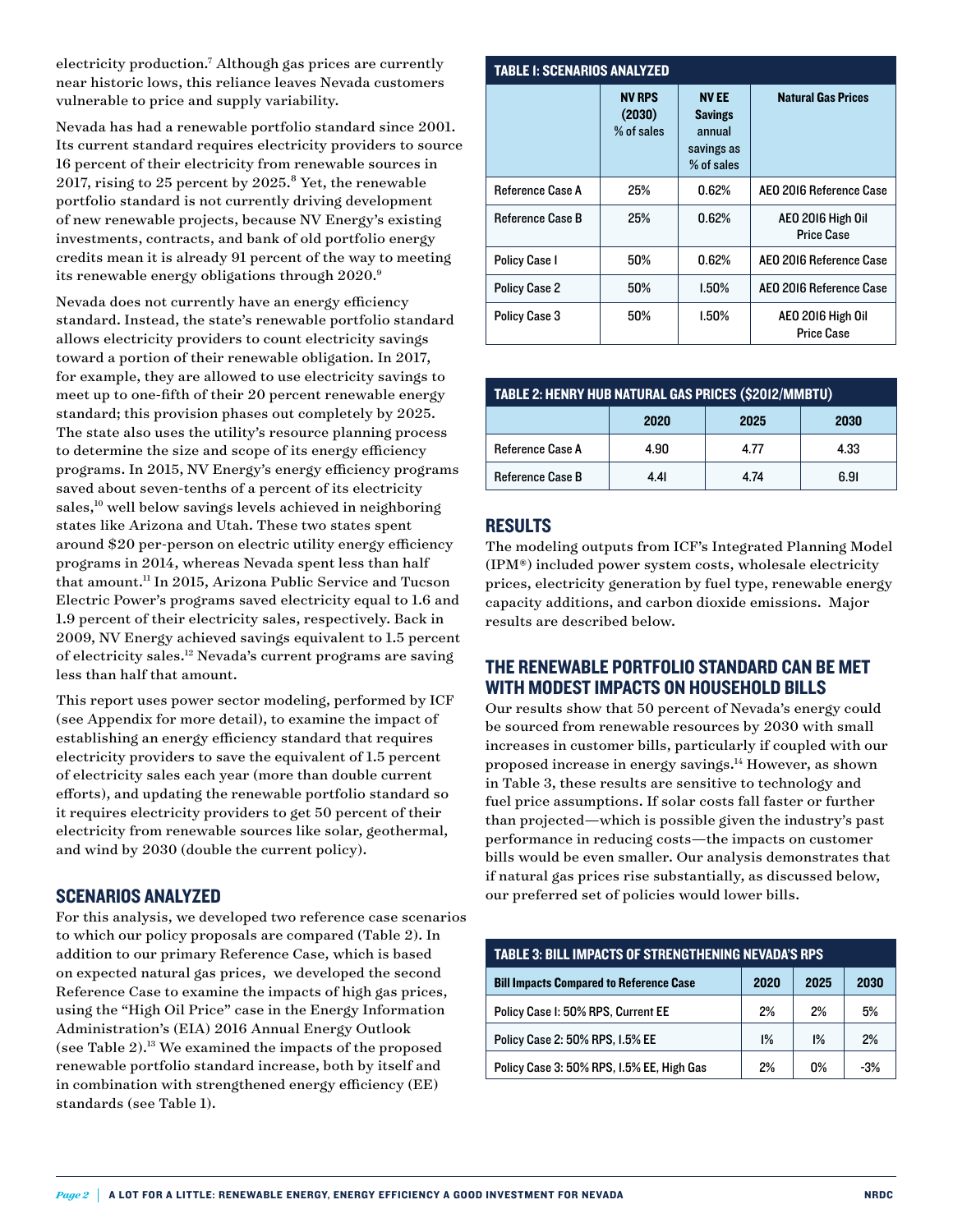Our results reaffirm that a clean energy future is more affordable than ever. It has long been cheaper to save energy than to generate electricity from any type of power plant.<sup>15</sup> But since 2009, the costs of electricity from solar and wind have fallen by 85 percent and 66 percent, respectively.<sup>16</sup> Renewable energy is, therefore, becoming increasingly cost-competitive with new fossil fuel-fired power plants across the country, even before accounting for the benefits of reduced pollution.

The cost of accessing Nevada's solar resources has fallen dramatically. NV Energy pays 19.4 cents per-kilowatt hour (kWh) for electricity from Nevada Solar One, which went into operation in 2007, and 13.3 cents per-kWh for electricity from Apex Solar Power, placed in service in 2012, but will pay just 3.4 cents per-kWh for electricity from the Techren Solar 1 project when it goes into service in 2019.17 Electricity from the Techren project will be cheaper than electricity from a new natural gas-fired power plant, which would likely be between 5 and 8 cents per-kWh.<sup>18</sup> In December 2015, Congress extended the federal tax credits for wind and solar, providing important near-term policy certainty for the clean energy industry. The credits now phase down in value over the next several years; wind projects that start construction by 2019 are eligible for the production tax credit (PTC), and solar projects that start construction by 2021 are eligible for the investment tax credit (ITC).19 These tax credit extensions, along with the rapidly declining costs, mean that there has never been a better time for Nevada to make big commitments to clean energy.

By increasing its use of renewable resources, Nevada can protect itself from increases in the price of fossil fuels by reducing regional reliance on natural gas.<sup>20</sup> This benefit is highlighted by Policy Case 3, which shows that the increase in renewable energy generation and efficiency savings protects customers from high gas prices and results in bill savings from 2030 and beyond (see Table 4).

#### THE RPS WILL DRIVE NEW INVESTMENTS IN NEVADA

Our analysis confirms that this proposal would strengthen Nevada's position as a clean energy leader. To meet the 50 percent by 2030 goal, Nevada's electricity providers are projected to build more than 3 gigawatts (GW) of solar capacity by 2030 (see Table 5), producing electricity equivalent to the annual energy use of 540,000 Nevada households,<sup>21</sup> and doubling the state's total renewable generation (see Figures A1–A5). Nevada is already home to more than 8,000 jobs in the solar industry, and ranks second in the nation in solar jobs per capita.<sup>22</sup> Our analysis also finds that raising the RPS would inject over \$3 billion of additional capital investments into Nevada's economy between 2017 and 2030. This would in turn spur continued job growth in solar project development, installation, and, potentially, manufacturing jobs.

| <b>TABLE 4: CUMULATIVE SOLAR BUILDS (GW)</b> |      |      |      |  |  |
|----------------------------------------------|------|------|------|--|--|
|                                              | 2020 | 2025 | 2030 |  |  |
| <b>Reference Case A: Current EE</b>          | 0.1  | 0.1  | 0.2  |  |  |
| Policy Case I: 50% RPS, Current EE           | 0.5  | 1.8  | 3.7  |  |  |
| Policy Case 2: 50% RPS, Current EE           | 0.5  | 17   | 3.3  |  |  |

The boost in solar power will also reduce the region's reliance on fossil fuels, and would lead to a decrease in regional natural gas generation of about 5,000 GWh. The strengthened RPS, coupled with increases in Nevada's efficiency standards, will cut carbon pollution by 3.1 million tons in 2030.

## ENERGY EFFICIENCY REDUCES CUSTOMER BILLS

Increasing energy efficiency while Nevada increases its renewable portfolio standard would limit any bill impacts: reducing potential customer bill impacts from an increase of 5 percent of 2030 electric bills to an increase of only 2 percent, as shown in Table 4. This cost reduction occurs because, even though solar prices are reaching all-time lows in Nevada, it is still cheaper, on average, to save energy.

## RENEWABLES AND ENERGY EFFICIENCY PROTECT NEVADANS FROM POSSIBLE HIGH NATURAL GAS PRICES

Nevada is vulnerable to natural gas price increases because 73 percent of its electricity is from natural gas-fired power plants.23 Our recommendations replace electricity that would be served by natural gas-fired power plants, which need ongoing fuel, with resources like solar, and reduce overall electricity demand. To test the potential impacts of these recommendations, we ran our reference case and policy case with high gas prices, based on the EIA's High Oil Price case. We found, as shown in Table 4, that if natural gas prices increase, our recommended policies would reduce electricity bills by 3 percent in 2030. Renewable energy and energy efficiency provide Nevada with highly beneficial insurance against high natural gas prices.

## **CONCLUSION**

Our IPM modeling results show that Nevada can reinvigorate its clean energy economy and cut its reliance on fossil fuels at little to no cost. In the process, the state would cut carbon emissions, reduce regional reliance on natural gas, and promote new investments. Nevada is already home to thousands of solar jobs, and has some of the nation's strongest solar resources. Policymakers should capitalize on the opportunity to once again become a leader in the clean energy economy.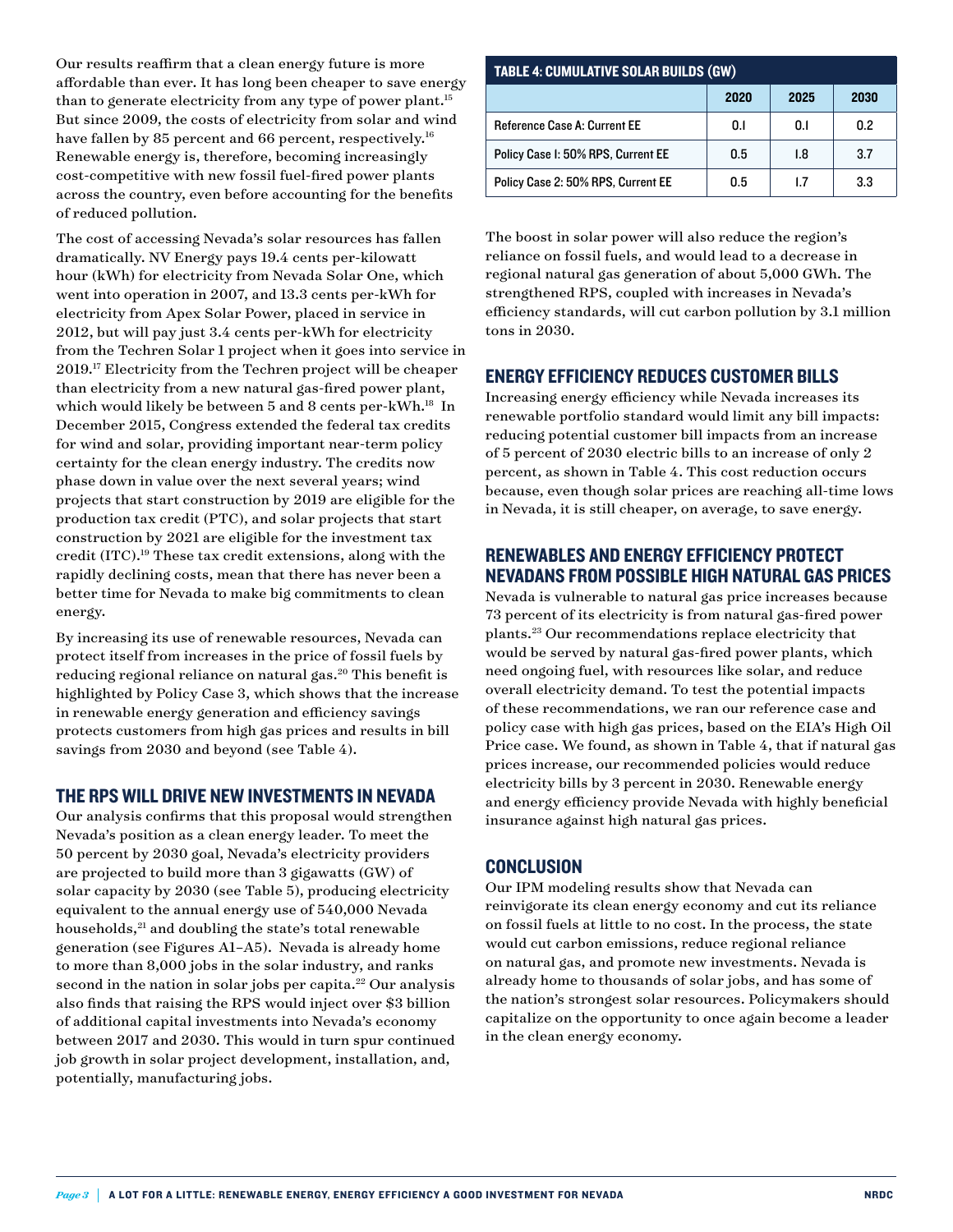#### APPENDIX

## IPM MODEL, ASSUMPTIONS, AND SCENARIOS

The U.S. electricity system is complex and interconnected. A change in one part of the system—like a big increase in solar installations in Nevada, coupled with slower demand growth from increased energy efficiency—changes the decisions of power plant owners and operators throughout the western energy grid, and changes the flow of electricity inside and outside Nevada. By modeling the electricity system, we can forecast the impacts of a policy change like the one NRDC is proposing, taking into account the electricity system's linkages.

#### MODEL

NRDC's analysis of this proposal was performed by ICF using their Integrated Planning Model (IPM®).<sup>24</sup> IPM® is a detailed model of the electric power system that is used routinely by the electricity industry and regulators, including the Environmental Protection Agency, to assess the effects of environmental regulations and policy. It integrates extensive information on power generation, fuel mix, transmission, energy demand, prices of electricity and fuel, environmental policies, and other factors. The model determines the most cost-effective pathway available for the electricity industry, subject to all resource adequacy requirements and environmental constraints.

#### **ASSUMPTIONS**

The Reference Case assumptions were derived from EPA Base Case  $v5.15$ ,<sup>25</sup> which was the platform used to assess the Clean Power Plan. Several adjustments were made to reflect recent policy and market developments in the power sector. Federal and state policies have been updated, including the December 2015 tax credit extensions for wind and solar. The cost and performance assumptions for wind and solar were updated based on NREL's latest Annual Technology Baseline report as well as recent power purchase agreements executed in Nevada and neighboring states, as shown in Table  $A1^{26,27}$  Natural gas price projections were updated based on EIA's AEO 2016 Reference Case.<sup>28</sup> We assumed all renewable energy resources to meet the renewable portfolio standard were built in Nevada. This is reasonable: all projects built to meet today's standard have been located in-state, even though the law only requires that the electricity from portfolio standard projects be delivered into the state.29 We also applied a constraint on wind and solar generation to approximate the ability of the western

grid to accommodate large amounts of variable generation: no more than 30 percent of annual generation can come from variable resources, and no more than 20 percent from either wind or solar alone, in the grid region encompassing Nevada and its neighboring states, excepting Oregon. This too is reasonable: because of the state's strong transmission connections to its neighbors it would be physically possible for the state to export renewable energy produced in Nevada if renewable electricity production temporarily exceeds Nevada's own electricity demand, and grid operators in the west are putting in place institutional changes to make this possible. This limit on variable generation is conservative, and reflects the renewable integration possible without major investments in transmission infrastructure or demand management. Other modelers have examined power system reliability at high penetrations of renewable energy, and found: "The integration of 35 percent wind and solar energy into the electric power system will not require extensive infrastructure if changes are made to operational practices;"30 and that supply-demand balance of the electricity system could be maintained even at renewable generation levels between 80 and 90 percent.<sup>31</sup> IPM accounts for existing transmission constraints at the zonal level and this analysis assumes that there are not expansions or upgrades of current bulk transmission infrastructure. All assumptions and policy scenarios were developed by NRDC.

| TABLE AI : CAPITAL COSTS OF RENEWABLE ENERGY TECHNOLOGIES |       |       |       |       |       |
|-----------------------------------------------------------|-------|-------|-------|-------|-------|
|                                                           | 2016  | 2018  | 2020  | 2025  | 2030  |
| Utility PV (\$/kWdc)                                      | 1,740 | 1.424 | 1.109 | 1,000 | 1,000 |
| Onshore Wind (\$/kW)                                      | 1.725 | 1,703 | 1,681 | 1,625 | 1,570 |
| Geothermal (\$/kW)                                        | 4,552 | 4,552 | 4,552 | 4,552 | 4,552 |

#### TABLE A2: NEVADA MODELING ASSUMPTIONS AND POLICY **SPECIFICATIONS**

| Year | Nevada Load<br>(GWh)<br>(before EE) | <b>Current RPS</b><br>(excluding EE<br>portion) | <b>Proposed</b><br><b>RPS</b> | <b>Proposed</b><br><b>EEPS</b> |
|------|-------------------------------------|-------------------------------------------------|-------------------------------|--------------------------------|
| 2020 | 37,200                              | 19.8%                                           | 27%                           | 1.40%                          |
| 2025 | 38,800                              | 25%                                             | 38%                           | 1.50%                          |
| 2030 | 40,300                              | 25%                                             | 50%                           | 1.50%                          |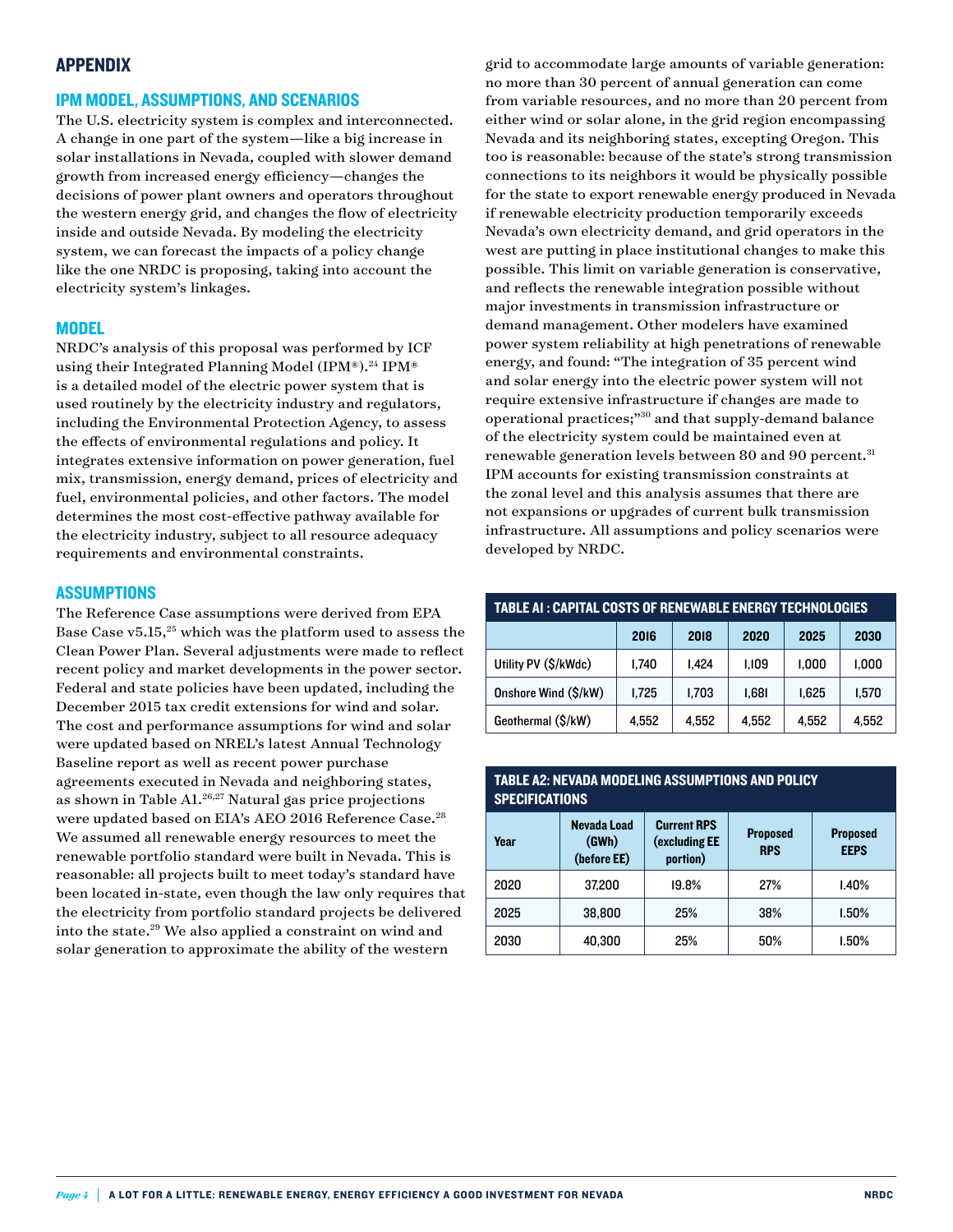#### GENERATION MIX IMPACTS

Additional information regarding assumptions about Nevada's electricity load and the policy scenarios are provided in Table A2 on page 4. RPS-covered load is assumed to be 88 percent of state-wide load.



FIGURE 1C: POLICY CASE 2: 50% RPS, 1.5% EE Figure 1C: Policy Case 2: 50% RPS, 1.5% EE



FIGURE 1E: POLICY CASE 3: 50% RPS, 1.5% EE, HIGH GAS PRICES Figure 1E: Policy Case 3: 50% RPS, 1.5% EE, High Gas Prices





FIGURE 1D: REFERENCE CASE B, HIGH GAS PRICES Figure 1D: Reference Case B, High Gas Prices





■ Operation in 2017